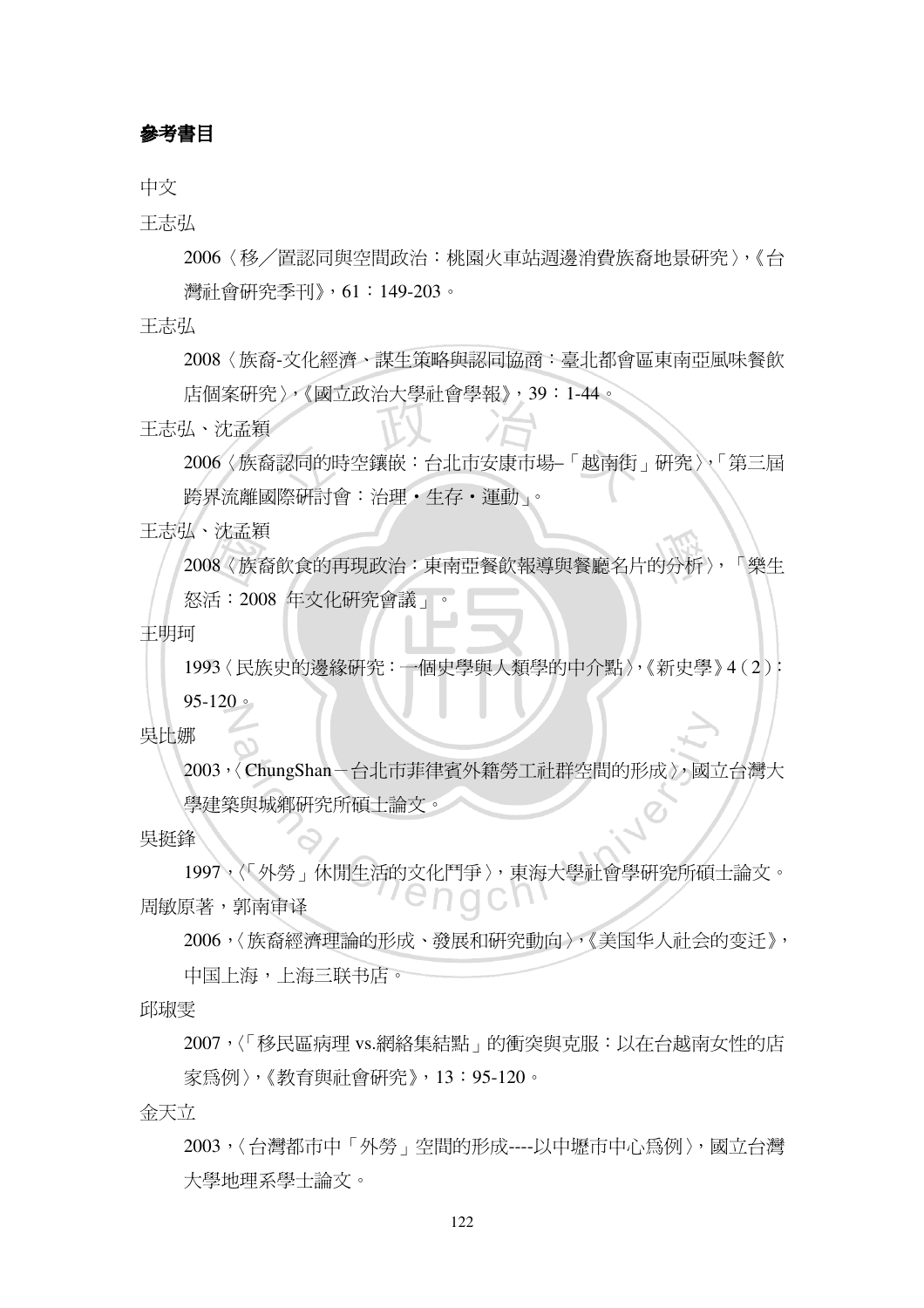胡家瑜

2007,〈食物作為象徵與作為可食物質---對於賽夏族性別與社群關係的一些 思考〉,「性別與飲食」研討會。

許弘毅

2000,〈中山北路聖多福教堂地區菲籍外勞的空間使用及其影響之研究〉, 淡江大學建築學系碩士班碩士論文。

陳坤宏

2009,〈東南亞外籍勞工在都市商業區的聚集與消費活動對都市社區空間之

影響〉,2009 台灣的東南亞區域研究年度研討會。

- 1

陳菊

2001,〈植基於勞動人權與勞動競爭力之台灣外勞政策〉,國立中山大學公 共事務研究所碩士在職專班碩士學位論文。

傅湘承

2003,〈外籍勞工消費行為及其消費空間型態—以桃園縣工業區外勞為

例〉,國立臺灣師範大學地理研究所碩士學位論文。

曾嬿芬

1999,〈群族資源與社會資本:洛杉磯華人創業過程的研究〉,《台灣的企業:

組織結構與國家競爭力(張維安編)》,台北:聯經。

游惠晴

 $\mathcal{O}$ 

2009,〈中和華新街緬華族裔經濟社區形成與發展之研究〉,世新大學社會 發展研究所碩士論文。

黃承泰

2007,〈天主教耶穌聖心堂周邊菲籍移工的文化地景與消費空間研究〉,台 北市立教育大學社教系碩士學位論文。

黃淑俐

2008,〈再現·流广的孤軍-桃園縣忠貞新村集體牛活聚落瓦解過程-〉,

中原大學建築學系碩士論文。

翟振孝

2005,〈遷移, 文化與認同:緬華移民的社群建構與跨國網絡〉,國立清華大 學人類學研究所博士論文。

劉維公

2001,〈當代消費文化社會理論的分析架構:文化經濟學、生活風格、與生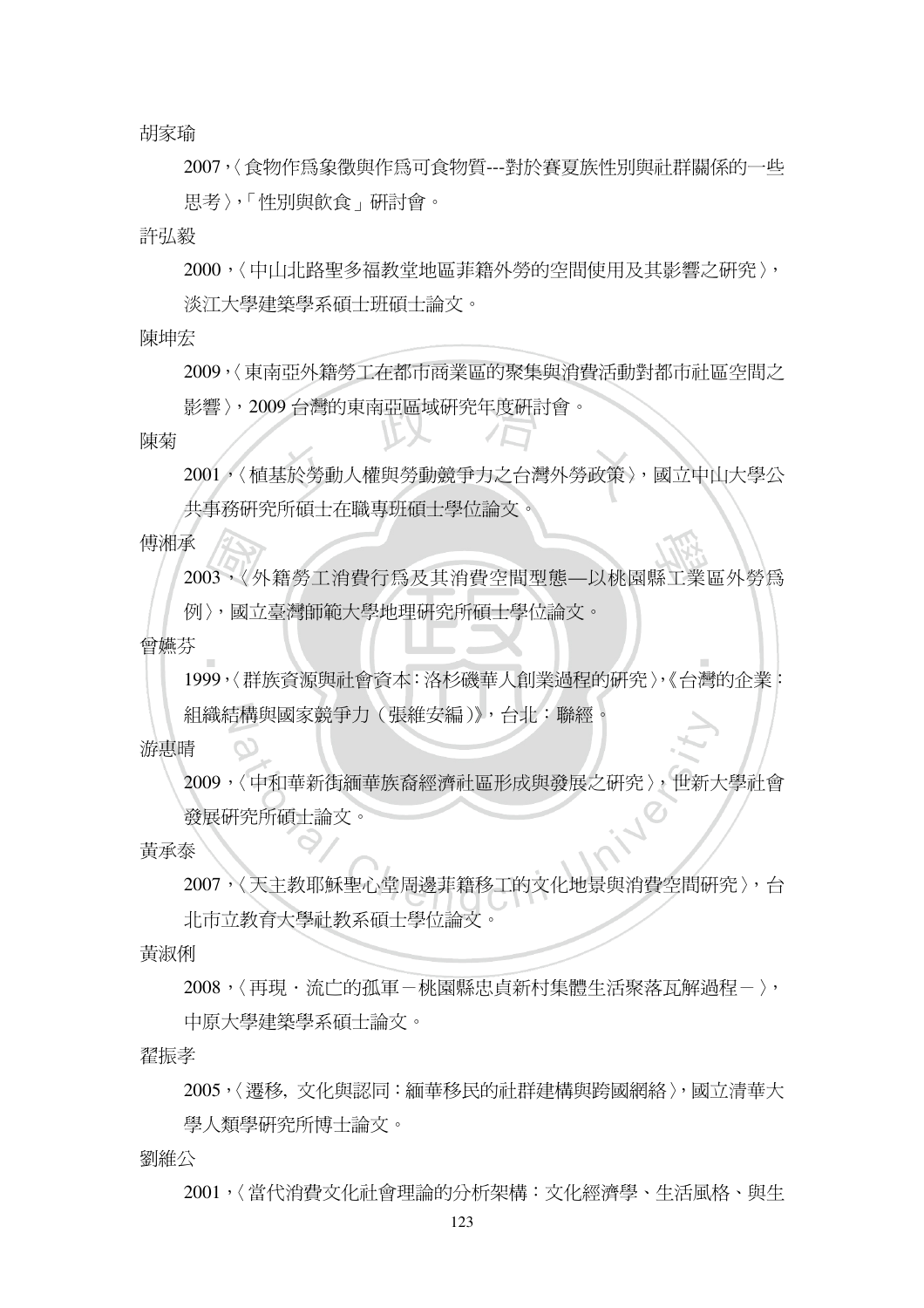活美學〉,《東吳社會學報》,11:113-136。

謝世忠

2004,《國族論述:中國與北東南亞的場域》,臺北市:臺大。

龔學貞

2002,《不再流浪的孤軍-忠貞新村的訪談錄》,臺灣:國史館。 英文

Amin, Ash and Nigel Thrift

2004 "Introduction", *The Blackwell Cultural Economy Reader*, (pp. x-xxx). Oxford: Blackwell.

Bonacich and Modell

1980 *The Economic Basis of Ethnic Solidarity: Small business in the Japanese–American Community*, (p9), Berkeley, CA: University of California Press.

Du Gay, Paul and Micheal Pryke

2000 "Cultural economy: an introduction", *Cultural Economy*:*Cultural analysis and commercial life*, (pp.1-19), London: Sage.

Ivan, Light and Steven, J. Gold

2000 *Ethnic Economies*, (p4), San Diego: Academic Press.

Light, Inva and Georges Sabagh, Mehdi Bozorgmhr, and Claudia Der-Martirosian

1994 "Beyond the ethnic enclave economy", *Social Problem* 72(3):691-724.

Logan, John R., Richard D. Alba and Thomas L. McNulty

1994 "Ethnic economies in metropolitan regions: Miami and beyond", *Social Forces* 72(3):691-724. enach<sup>1</sup>

Martin, Jeannie

2000 "Translated space/ translated identity: landscapes of Chinese food in a Sydney street", 收於《第五屆中國飲食文化學術研討會論文集》 (pp.211-245),臺北:中國飲食基金會。.

Model

1992 "The ethnic economy: Cubans and Chinese reconsidered", *The Sociological Quarterly* 33(1):63-82.

Model, Suzanne

1992 "The ethnic economy: Cubans and Chinese reconsidered", *The*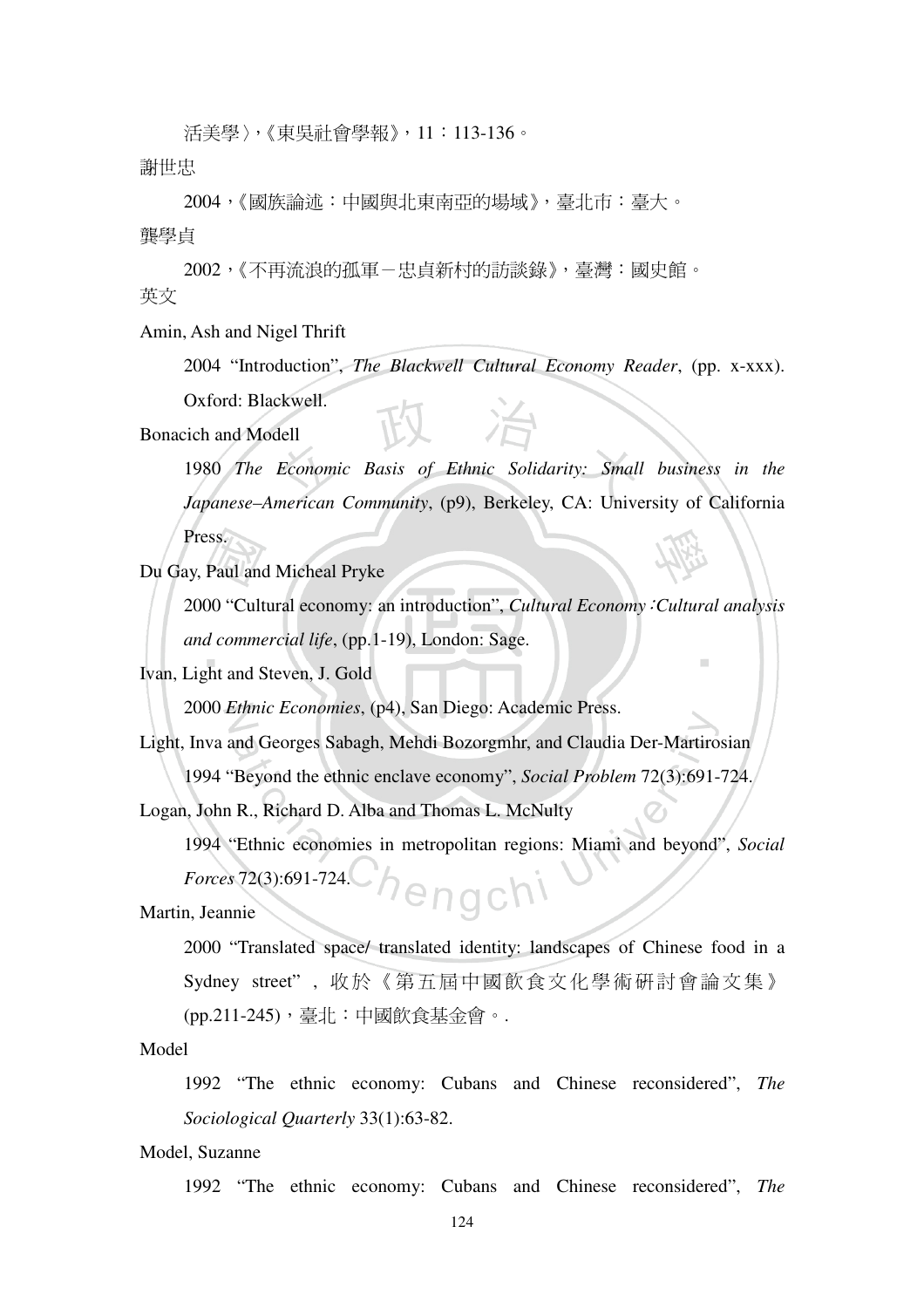*Sociological Quarterly* 33(1):63-82.

Robert Jiobu

1988 "Ethnic Hegemony and the Japanese of California", *American Sociological Review* 53(3):353.

Wilson, Kenneth L. and Alejandro Portes

1980 "Immigrant enclaves: an analysis of the labor market experiences of Cubans in Miami", American Journal of Sociology 86(2):295-319.

Wilson, Kenneth L. and W. Allen Martin

1982 "Ethnic enclaves: a comparison of the Cuban and black economies in Miami", *American Journal of Sociology* 88(1): 135-160.

Zhou, Min and John R. Logan

1989 "Returns on human capital in ethnic enclaves: New York City's Chinatown", *American Sociological Review* 54:809-820.

網路資料

中 壢 市 公 所 全 球 資 訊 網 ,「 中 平 商 圈 促 銷 活 動 起 跑 」, http://www.junglicity.gov.tw/tw/news/news/upt.asp?p0=1035,2009/03/12搜尋。 平鎮市公所全球資訊系統,http://www.pingj.gov.tw/intro/dept2/list.asp,搜尋時間: 2009/3/5。

桃園縣政府工商發展處 - 桃園縣產業文化館, http://taoyuanind.tycg.gov.tw/02-discover/02\_main1.asp, 2009/03/12 搜尋。

林 園 縣 鄉 公 所 - 桃 園 縣 綜 合 發 展 計 書 < 平 鎮 市 建 設 發 展 綱 要 > ( http://gisapsrv01.cpami.gov.tw/CPIS/cprpts/taoyuan/county/penzun/penzun.ht

m,搜尋時間:2008 年 5 月 7 日。)

紡 鄉 織 夢 こ 內 壢 社 區 總 體 營 浩 紮 根 計 書 http://creativemedia.yzu.edu.tw/weavedreams/5nani/5\_1\_4.html,搏尋時間: 2009/3/5。

- 國史館>歷任總統文物選粹>蔣經國總統文物選粹> 生平事略>十大建設, http://www.drnh.gov.tw/www/page/B/page-B-02 a 03 a.htm, 2009/03/12 搜 尋。
- 話說龍岡, http://library.taiwanschoolnet.org/cyberfair2004/longun/letter.html, 搜尋 時間:2009/3/5。